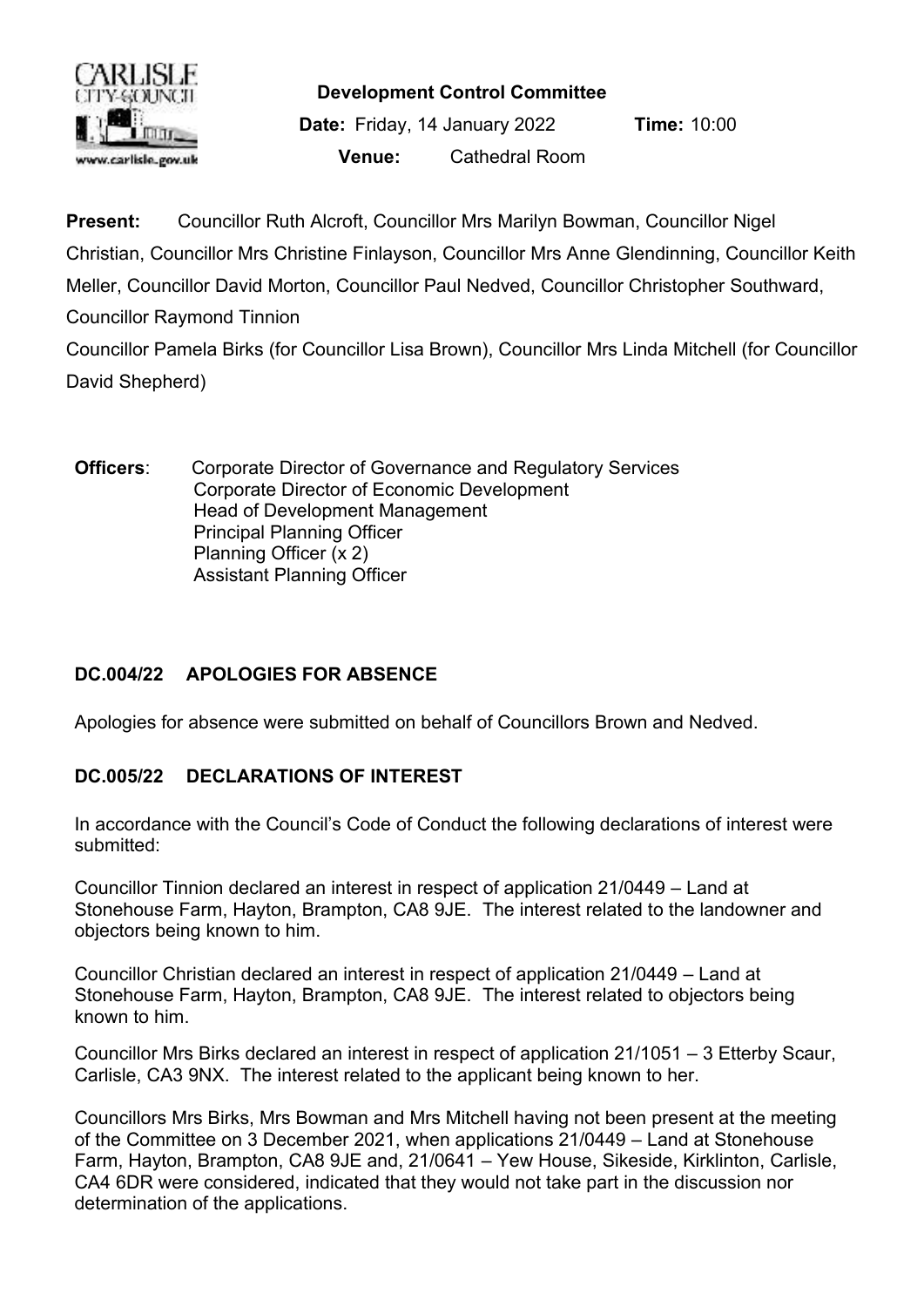## **DC.006/22 PUBLIC AND PRESS**

RESOLVED - That the Agenda be agreed as circulated.

#### **DC.007/22 MINUTES OF PREVIOUS MEETINGS**

RESOLVED - 1) That the Chair sign the minutes of the meetings held on 20 October (site visits) and 22 October 2021.

2) That the minutes of the meetings held on 3 December 2021 and 12 January 2022 (site visits) be approved.

## **DC.008/22 PUBLIC REPRESENTATIONS IN RESPECT OF PLANNING APPLICATIONS**

The Corporate Director of Governance and Regulatory Services set out the process for those members of the public who had registered a Right to Speak at the Committee.

#### **DC.009/22 CONTROL OF DEVELOPMENT AND ADVERTISING**

That the applications referred to in the Schedule of Applications under A be approved/refused/deferred, subject to the conditions as set out in the Schedule of Decisions attached to these Minutes.

#### **1. Application 21/0449 - Land at Stonehouse Farm, Hayton, Brampton, CA8 9JE**

#### **Proposal: Demolition of barns, erection of 9no. dwellings and associated infrastructure.**

*Councillors Mrs Birks, Mrs Bowman and Mrs Mitchell took no part in the discussion nor determination of the item of business.*

*Councillor Tinnion, having declared an interest in the application, removed himself from his seat and took no part in the discussion nor determination item of business.*

The Principal Planning Officer submitted the report on the application which had been subject of a site visit by the Committee on 12 January 2022. The Committee considered the application at its meeting of 3 December 2021 and deferred determination in order for a site visit to be undertaken.

Slides were displayed on screen showing: Location Plan; Proposed Site Plan; Elevation and Floor Plans; and, photographs of the site, an explanation of which was provided for the benefit of Members.

The Principal Planning Officer recommended:

1) Authority to Issue be granted to the Corporate Director of Economic Development subject to the completion of a satisfactory Section 106 agreement to secure:

a) a financial contribution of £85,588 towards affordable housing.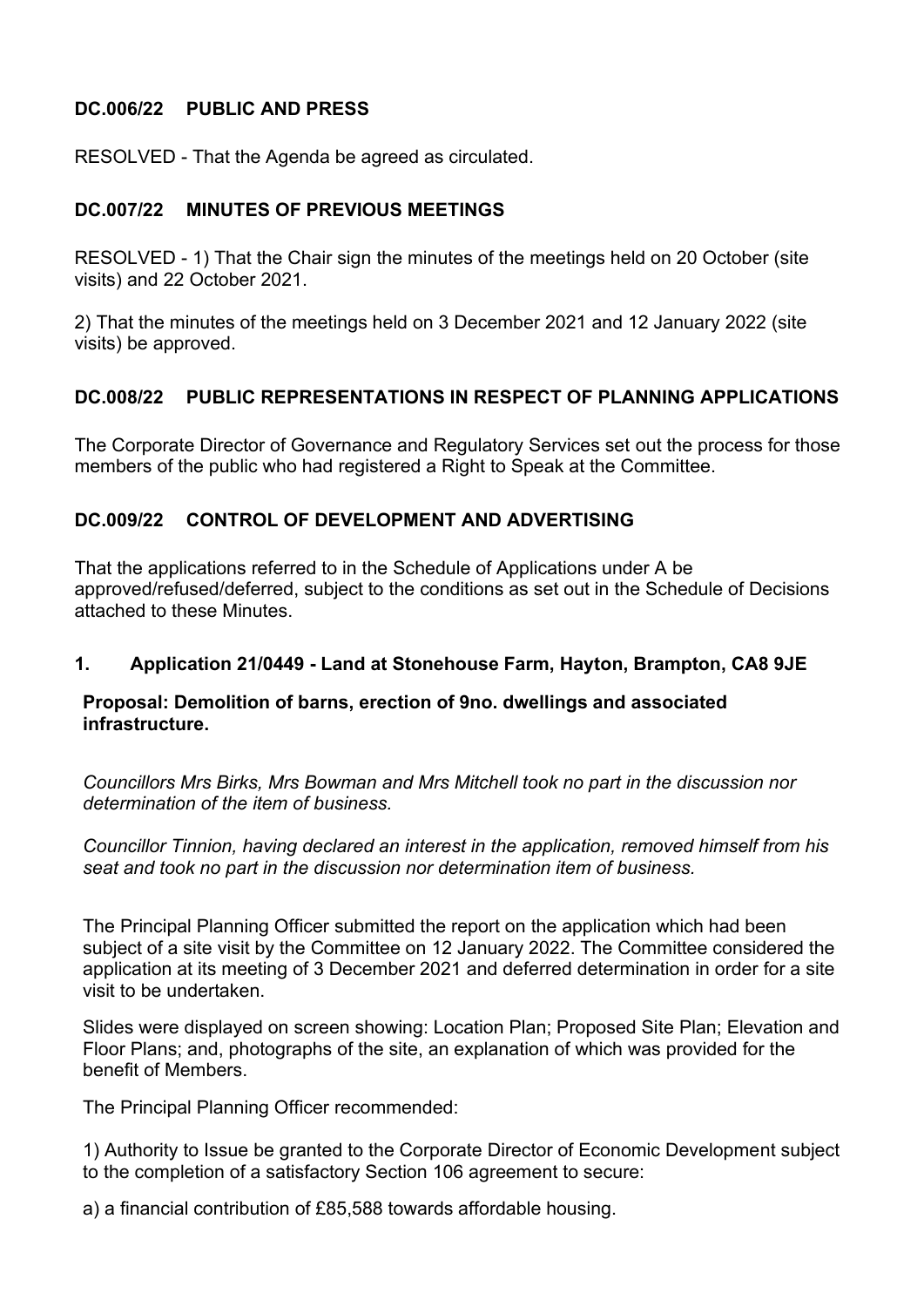2) That should the legal agreement not be completed within a reasonable time, delegated authority be granted to the Corporate Director of Economic Development to refuse the application.

The Committee then gave consideration to the application.

A number of Members, whilst supporting the overall development were of the view that shared surface access to the site would be improved, in terms of pedestrian safety, by the addition of: a pedestrian footway / traffic calming measures / inclusion of signage.

In response Officers noted that: the shared surface as constructed was able to serve up to 25 dwellings; the shared surface already contained a number of 'build outs' which acted as traffic calming mechanisms; the shared surface was privately owned; the scale of the proposed development did not justify the inclusion of signage; it was likely that the land any signage would be displayed on was in private ownership. As such the imposition of a condition requiring any of the methods proposed by the Members was not reasonable nor enforceable.

Members remained of the view that further measures were needed to highlight to drivers that access to the development was via a shared surface used by pedestrians and considered the installation of signage at the entrance to the development, advising drivers of the presence of pedestrians would be useful.

The Corporate Director of Governance and Regulatory Services commented that Members concerns in respect of pedestrian safety were reasonable. Whilst the imposition of a condition was unlikely to meet the tests for a valid condition, Members may wish to consider issuing an Advisory Note with the permission requesting that the applicant consider the installation of signage

A Member moved the Officer's recommendation, and the issuing of an Advisory Note requesting that the applicant consider the installation of signage at the entrance to the development advising drivers that access was via a shared surface. The proposal was seconded and, following voting it was:

#### RESOLVED:

1) Authority to Issue be granted to the Corporate Director of Economic Development subject to the completion of a satisfactory Section 106 agreement to secure:

a) a financial contribution of £85,588 towards affordable housing.

2) That should the legal agreement not be completed within a reasonable time, delegated authority be granted to the Corporate Director of Economic Development to refuse the application.

3) That an Advisory Note be issued with the permission requesting that the applicant consider the installation of signage at the entrance to the development advising drivers that access was via a shared surface.

*Councillor Tinnion resumed his seat.*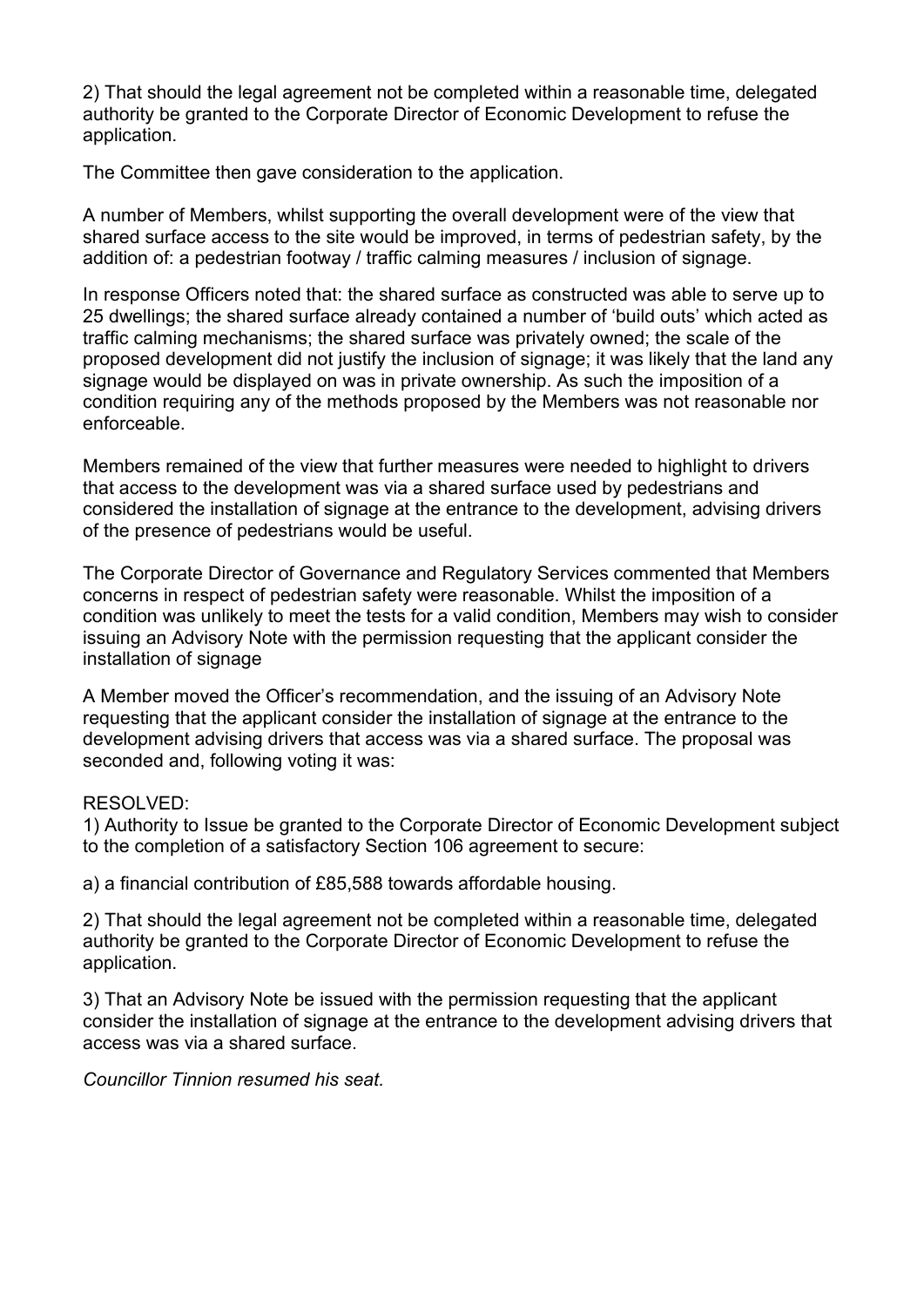## **2. Application 21/0641 - Yew House, Sikeside, Kirklinton, Carlisle, CA6 6DR**

# **Proposal: Change of Use of garage and part first floor to form holiday let.**

*Councillors Mrs Birks, Mrs Bowman and Mrs Mitchell took no part in the discussion nor determination of the item of business.*

The Planning Officer submitted the report on the application which had been subject of a site visit by the Committee on 12 January 2022. The Committee considered the application at its meeting of 3 December 2021 and deferred determination in order for a site visit to be undertaken.

Slides were displayed on screen showing: Location Plan and Block Plan; Floor Plans; Elevation Plans; and, photographs of the site, an explanation of which was provided for the benefit of Members.

The Planning Officer recommended that the application be approved subject to the conditions detailed in the report, along with the imposition of a further condition preventing the separation of the unit from Yew House.

The Committee then gave consideration to the application.

In response to Members questions, Officers confirmed:

- Fear of crime was addressed in planning through the imposition of necessary measures. The Planning Officer had liaised with Cumbria Constabulary on the application which had confirmed its view that the proposed development was not likely to promote criminal activity. It had proposed that Condition 5 be expanded to make reference to crime prevention and deterrent measures. Officers understood that the applicant would provide the additional details in the Management Plan for the development;

- Currently the hot tub discharged into a gravel soakaway, the applicant was considering enlarging the soak away to increase its capacity. As the discharge was not into a watercourse a permit from the Environment Agency was not needed. Further detail on the hot tub waste water management proposal would be submitted with the Management Plan for the development.

A Member moved the Officers recommendation which was seconded and following voting it was:

RESOLVED: That the application be approved, subject to the implementation of relevant conditions as indicated on the Schedule of Decision attached to these minutes.

# **3. Application 19/0244 - Land at field 3486, Monkhill Road, Moorhouse, Carlisle**

The Chair advised that the application had been withdrawn from discussion.

RESOLVED - That the application be withdrawn from discussion.

# **4. Application 21/0768 - 24 Hendersons Croft, Crosby on Eden, Carlisle, CA6 4QU**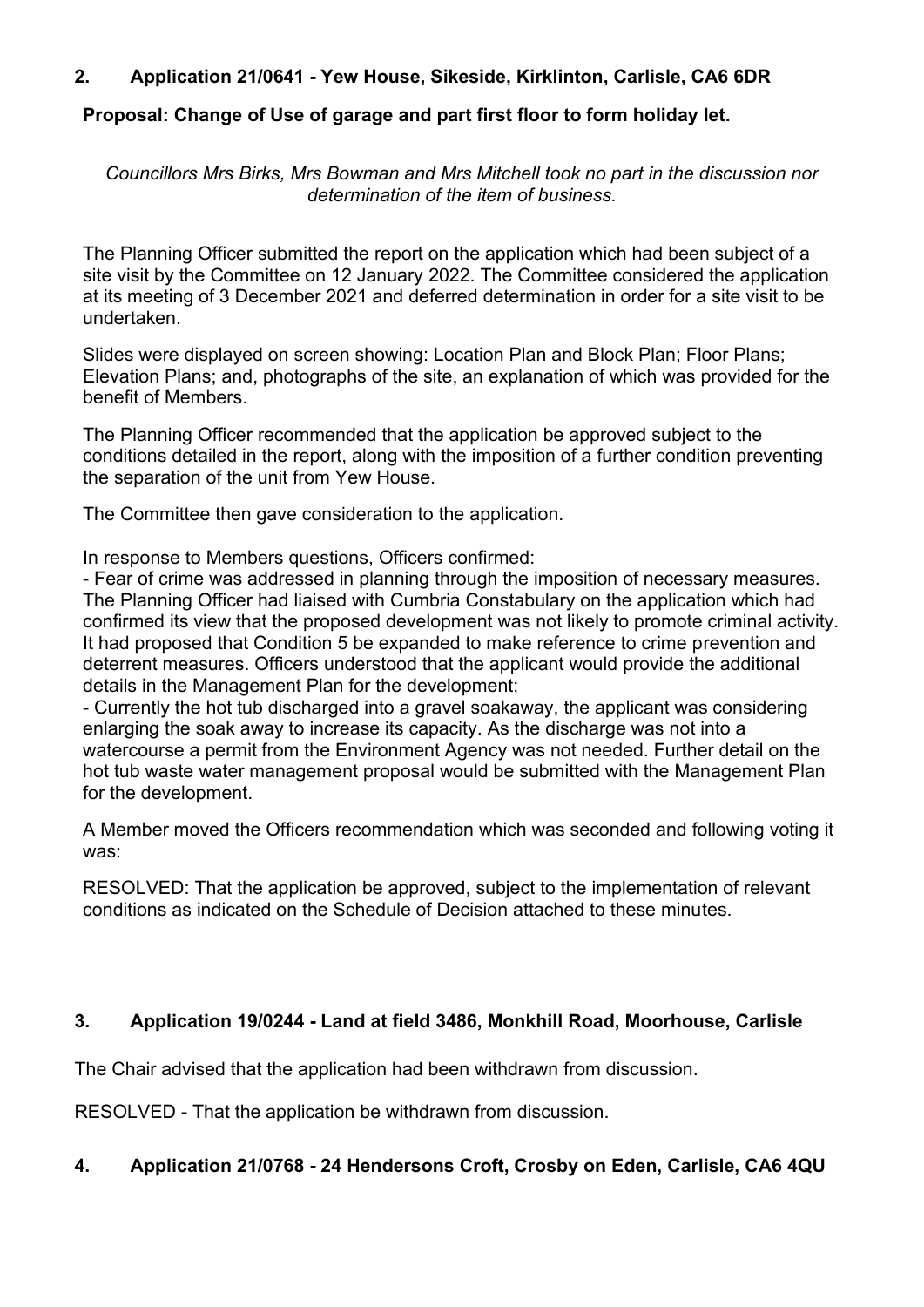The Chair advised that the application had been withdrawn from discussion.

RESOLVED - That the application be withdrawn from discussion.

# **5. Application 21/0867 - Stoneleath, Burgh by Sands, Carlisle, CA5 6AX**

## **Proposal: Erection of single story side extension to provide a 1no. ensuite bedroom and widening of existing vehicular access**

The Planning Officer submitted the report on the application which had been subject of a site visit by the Committee on 12 January 2022. Slides were displayed on screen showing: Location Plan; Proposed Site Block Plan; Proposed Floor and Elevations Plans; and photographs of the site, an explanation of which was provided for the benefit of Members .

The Planning Officer recommended that the application be approved subject to the conditions detailed in the report.

The Committee then gave consideration to the application.

In response to questions from Members, Officers confirmed:

- The proposal had been submitted as a result of a particular need from the existing residents at the property. However, the applicant had stated that they did not wish to make that need a specific requirement of the proposal, therefore Local Plan policy H0 10 – Housing To Meet Specific Needs was not applicable to the proposal;

- There were a number of dwellings within the village that had wood cladding on external walls, the proposed black on timber would have a recessive appearance and would offer a complimentary or contrasting view to the existing structures at the site. A Planning Inspectorate Appeal at a site at Long Burgh had been sympathetic to the use of wood cladding;

- The Council's Heritage Officer had been consulted on the proposal and was of the view that the proposed materials were permissible;

- The existing dwelling had sufficient visual character to be able to absorb the proposed palette of materials, and so to its design and position would not harm the Burgh by Sands Conservation Area.

A Member moved the Officer's recommendation which was seconded and following voting it was:

RESOLVED: That the application be approved, subject to the implementation of relevant conditions as indicated on the Schedule of Decision attached to these minutes.

# **6. Application 21/0847 - Land adjacent to Shortdale Cottage, Tarraby Lane, Tarraby,**

# **Carlisle, CA3 0JT**

## **Proposal: Erection of 2.no dwellings (Reserved Matters Application pursuant to Outline Approval 18/0796).**

The Head of Development Management submitted the report on the application. Slides were displayed on screen showing: Location Plan; Block Plan As Existing; Site Plan As Proposed; Floor Plans and Elevations As Proposed; Street Elevations As Proposed; and,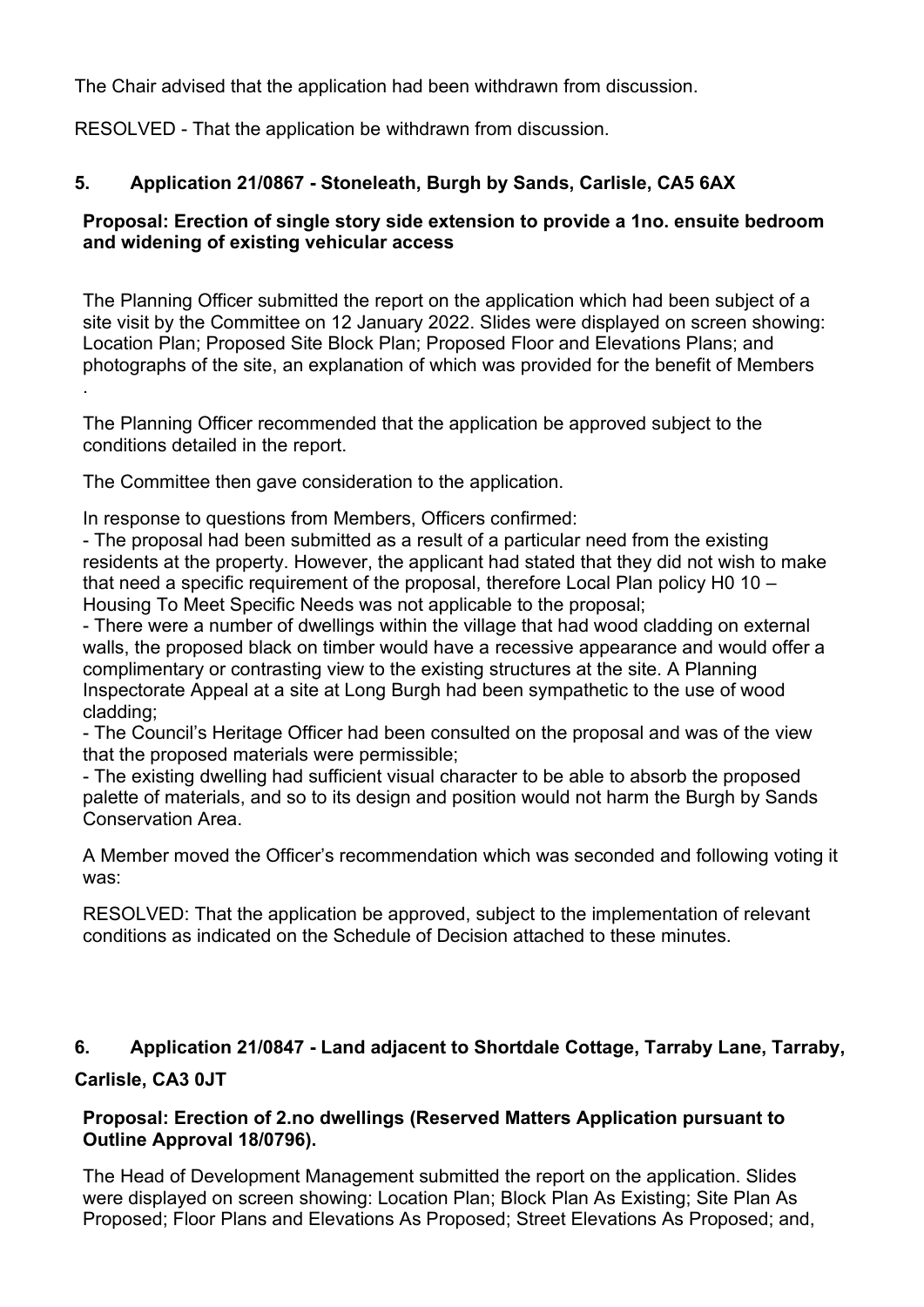photographs of the site, an explanation of which was provided for the benefit of Members.

Following the publication of the report Stanwix Rural Parish Council had submitted a further letter of objection to the application relating to concerns in respect of the scale of the proposed dwellings and their proposed heights. The Head of Development Management summarised the points of the objection and responded to the issues raised therein. He advised that, were Members minded to approve the application, it would be appropriate to amend Condition 2 to remove the submitted Street Elevations Plan from the list of Approved Drawings

The Head of Development Management recommended that the application be approved subject to the conditions detailed in the report along with the removal of the Street Elevations Plan from Condition 2 – Approved Drawings.

Mr Nicholson (Stanwix Rural Parish Council) objected to the application in the following terms: the scale and massing of the proposed development were too large and amounted to over dominance, the proposal should be refused on that basis; the proposed ridge heights of the dwellings were very high; the design was more in keeping with the nearby Persimmon development rather than vernacular of the application site's location.

Mr Nicholson suggested that the proposal be re-designed to reduce the ridge height by the use of dormer bungalows, such a format would graduate the site, reduce the massing and provide a transitional view from the existing settlement to the Persimmon development.

Mr Greig (Agent) responded in the following terms: a detailed response had been submitted in relation to the Parish Council's written objection, and the Officer had addressed the points in his presentation of the report; Conditions imposed on the Outline Permission may not been considered at the Reserved Matters application stage; the proposed dwellings exceeded the minimum separation distance required to both the Persimmon development and Shortdale Cottage and Shortdale Farm; the size of the eaves of the proposed dwellings was 5.2m that was comparable to the Persimmon development which had eave height of 5.1m; the ridge height of the proposed dwellings was 9.2m compared to 9.5m at the Persimmon development; the steep roof pitch was a traditional design which sought to emulate those of Shortdale Cottage and Farm properties; the visual transition from old houses to the urban design was a matter for the Persimmon development application, the current proposal would not have an adverse impact; the scale, appearance and context of the application were acceptable as such there was no policy justification to deviate from the Officer's recommendation.

The Committee then gave consideration to the application.

A Member moved the Officer's recommendation, and the proposal was seconded.

A Member asked what impact the removal of the Street Elevations plan from the approved documents would have on any permission given?

The Head of Development Management explained that the removal of the plans meant that information on set levels would not be provided. The ground level across the site varied, but the design of the dwellings remained as proposed, the floor levels at the site were to be addressed by a condition in the permission.

The Member responded that she agreed with the concerns set out by the Parish Council and felt that the visual impact of the proposed development could be softened.

The Head of Development Management set out the matters of the development that were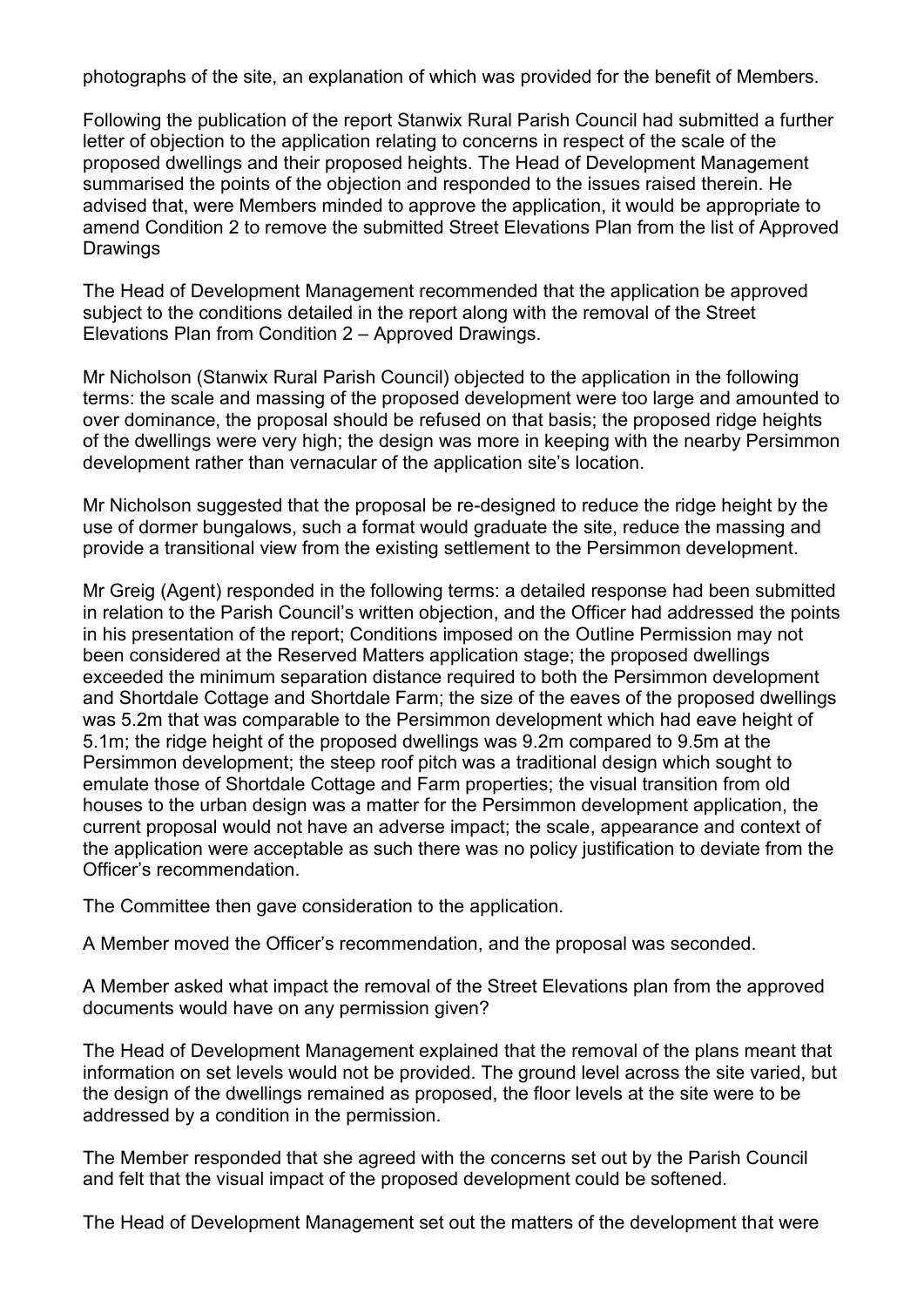subject of the current application (Access, Appearance, Scale, Layout and Landscaping), he noted the Parish Council had objected on the grounds of scale. Members would need to set out any specific changes they felt were required to make the proposed development acceptable, for example ridge height. It was a matter for the Committee to determine whether it then wished for the application to be deferred to enable Officers to discuss any changes with the applicant; or, whether to refuse the permission on the basis that the scale was unacceptable.

The Member sought clarification that the ridge height of the proposed dwellings would remain at 9.2m, but that the floor levels may increase.

The Head of Development Management confirmed that the ridge height was fixed as per the Approved Drawings but that floor levels may change, however, a floor height higher than those at the Persimmon development would not be considered acceptable.

The Member noted that such a position did not address the Parish Council's concerns.

The Head of Development Management acknowledged that was the case, he reiterated the options open to Members in respect of deferral or refusing the application.

The Member moved that determination of the application be deferred in order for Officers to discuss with the applicant the possibility of reducing the scale and massing of the proposed development.

Another Member requested that, were deferral to be agreed, the Committee undertake a site visit.

A Member proposed that determination of the application be deferred in order for Officers to discuss with the applicant the possibility of reducing the scale and massing of the proposed development, and that a site visit be undertaken. The proposal was seconded, and following voting it was:

RESOLVED: That determination of the application be deferred in order for Officers to discuss with the applicant the possibility of reducing the scale and massing of the proposed development, and that a site visit be undertaken.

# **7. Application 21/1012 - Rowanlea, 2 Hadrians Crescent, Gilsland, Brampton, CA8 7BP**

#### **Proposal: Raising of eastern property wall by 2.8m to match existing first floor extension; erection of new gable roof, first floor bedroom and bathroom.**

The Assistant Planning Officer submitted the report on the application. Slides were displayed on screen showing: Location Plan; Existing Elevation Plans; Proposed Elevation Plans; Floor Plans; and, photographs of the site, an explanation of which was provided for the benefit of Members.

The Planning Officer recommended that the application be approved subject to the conditions detailed in the report.

The Committee then gave consideration to the application.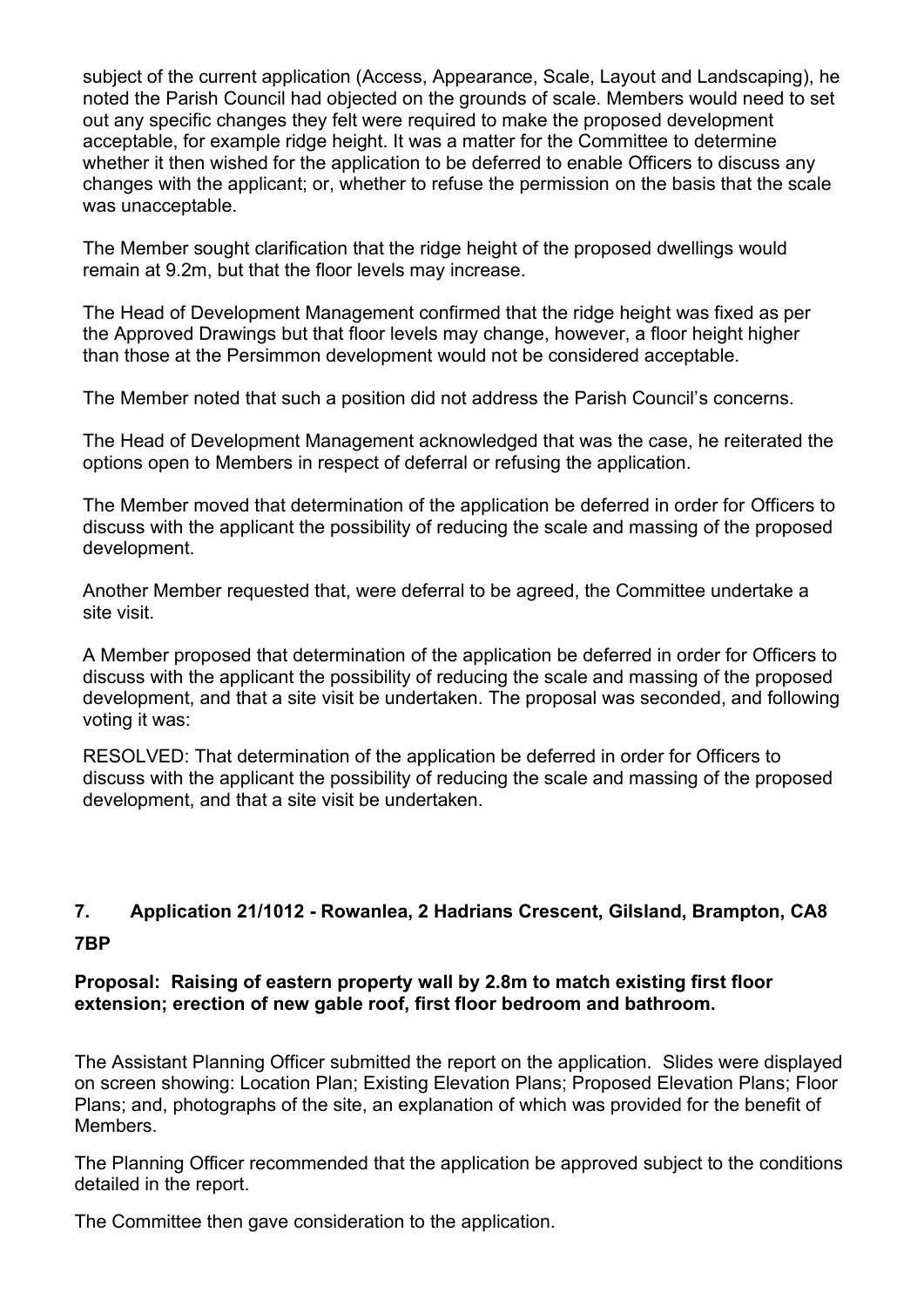In response to concerns raised by a Member regarding the loss of bungalow accommodation, the Committee discussed the matter and recent changes to relevant national planning policy.

A Member moved the Officer's recommendation which was seconded and following voting it was:

RESOLVED: That the application be approved, subject to the implementation of relevant conditions as indicated on the Schedule of Decision attached to these minutes.

*The Committee adjourned at 12:00pm and reconvened at 12:10pm.* 

## **8. Application 21/0111 - Eden Golf Club, Crosby on Eden, Carlisle, CA6 4RA**

#### **Proposal:Change Of Use of part of golf course to allow for stationing of up to 100 caravans.**

The Head of Development Management submitted the report on the application which had been subject of a site visit by the Committee on 12 January 2022. Slides were displayed on screen showing: Site Location Plan; Block Plan; Elevations Plans; Outline Drainage Strategy Plan; and, photographs of the site, an explanation of which was provided for the benefit of Members.

Following the publication of the report Stanwix Rural Parish Council had submitted a further letter of objection to the application relating to concerns in respect of: whether the proposed units met the definition of a caravan as set out in the Caravan Sites and Control of Development Act 1960; and, the response to the application from Natural England requiring further information in relation to the potential for Great Crested Newts at the site prior to the issuing of any Planning Consent. The Head of Development Management summarised the points of the objection and responded to the issues raised therein.

The Head of Development Management recommended that the application be approved subject to the conditions detailed in the report.

Mr Nicholson (Stanwix Rural Parish Council) objected to the application in the following terms: the site visit had demonstrated to the Committee the elevated position of the application site; the proposed screening planting would take years to grow and the development would be visible in the meantime; reiterated the points of objection in respect of the impact on the River Eden and tributaries set out on page 226 of the Main Schedule; the proposed units did not meet the definition of a caravan as per the 1960 Act, particularly Section 13 and subsequent refinements from Case Law; were Members to be in any doubt that the proposed units were caravans, they should refuse the application; the scale of the proposal was akin to the creation of another village, which was not provided for in the Council's Local Plan; drainage details had not been provided.

Mr Nicholson suggested that the Committee consider the following options: reducing the scale of the development by limiting the scale to 25 units all of the same type or, approve the proposed 100 units, but request that the application be readvertised as 25 caravans or 75 lodges so that it may be addressed under different legislation.

Ms Lightfoot (Agent) responded in the following terms: the application sought permission for the Change Of Use of land from agricultural / golf course to permit the stationing of caravans; all details submitted in relation to the caravans were indicative only which was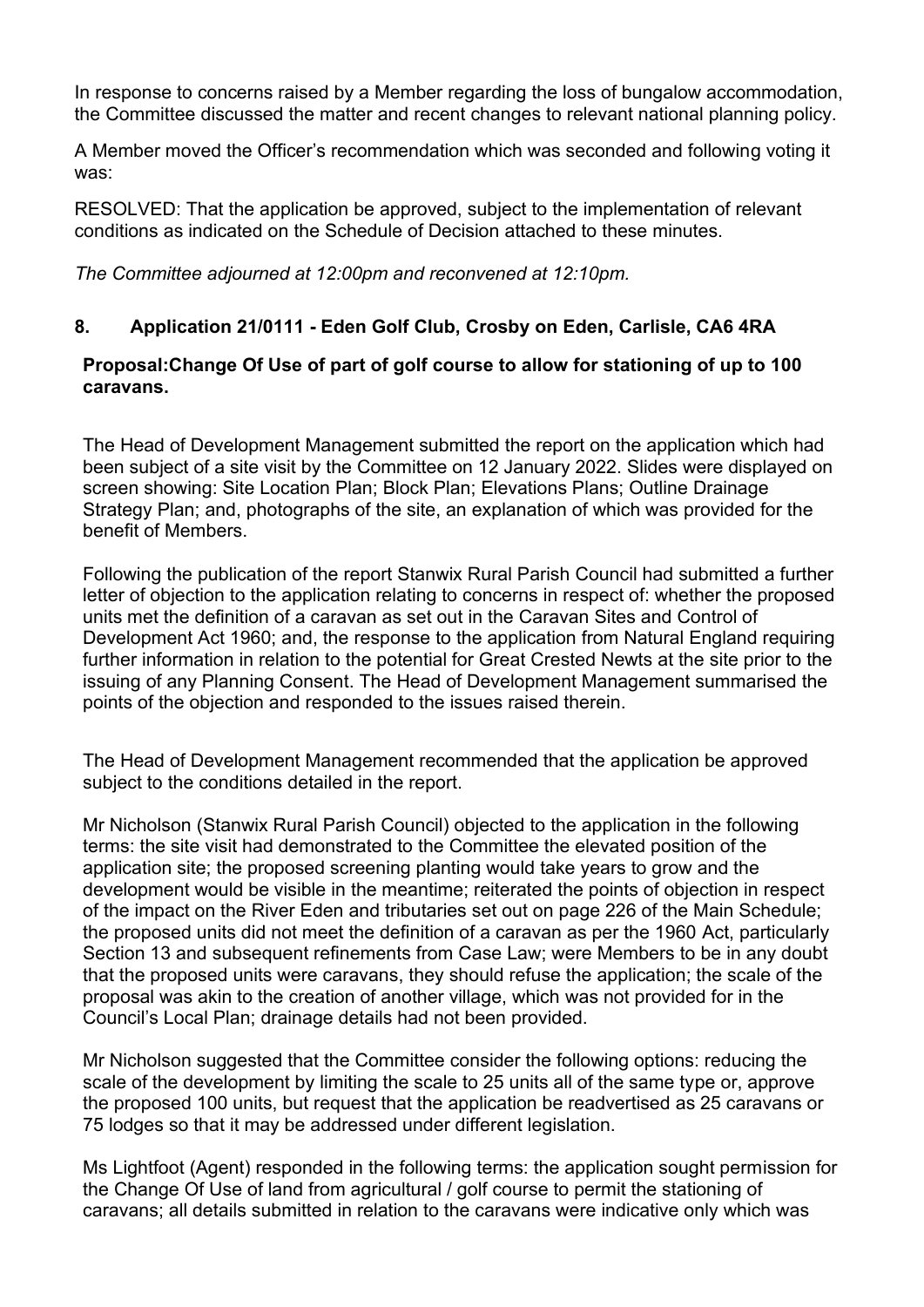permissible in planning policy as it was the use of land that was to be determined not the specific model of caravan; the units used in the development would comply with the definition of a caravan as per the 1960 Act; the proposed units would be clad in timber; details in relation to foul drainage were provided in June 2021 and consulted on with the relevant Statutory Consultees, and confirmed discharge would be into the existing sewer network, the design of the system was being developed in conjunction with United Utilities; surface water drainage was to be addressed by means of a SUDS and the system would comply with the requirements of the Lead Local Flood Authority; access to the site would be via the existing golf course and the required visibility splays were achievable; traffic and cycle surveys had been undertaken which indicated that the proposal would not have an impact on highway safety; a Landscape and Visual Impact Assessment had been submitted which had informed the landscaping plans; the National Planning Policy Framework and the Local Plan were supportive of rural land based businesses.

The Chair invited the Officer to respond to the points made in verbal representations to the Committee.

The Head of Development Management reminded the Committee that planning permission was not able to duplicate other legislation. Were the application to be approved, an Advisory Note would be issued with the permission stipulating the need for the units to comply with the definition of a caravan as per the 1960 Act.

The Committee then gave consideration to the application.

In response to questions from Members, Officers confirmed:

- Percolation tests carried out at the site demonstrated that infiltration was not a feasible mechanism for surface water drainage therefore, based on the hierarchy of options, storage on site would be used, in line with the Lead Local Flood Authority's stipulations, including run-off at greenfield rate;

- The details of the foul water drainage system would be subject to a Discharge of Conditions application;

- The site was not allocated in the Local Plan, however, the units were for holiday rather than residential use and it was unlikely that 100% occupancy would be achieved;

- The proposal was a diversification on an existing leisure use;

- The highway surveys had been carried at times when restrictions relating to the Covid 19 pandemic were not in operation;

- The Highway Authority was satisfied with the proposed scheme;
- A development of 25 units would not be viable;
- Condition 3 restricted the use of the units to holiday use with a maximum stay of 28 days.

A Member moved the Officer's recommendation which was seconded and following voting it was:

RESOLVED: That the application be approved, subject to the implementation of relevant conditions as indicated on the Schedule of Decision attached to these minutes.

#### **DC.010/22 STANDING ORDERS**